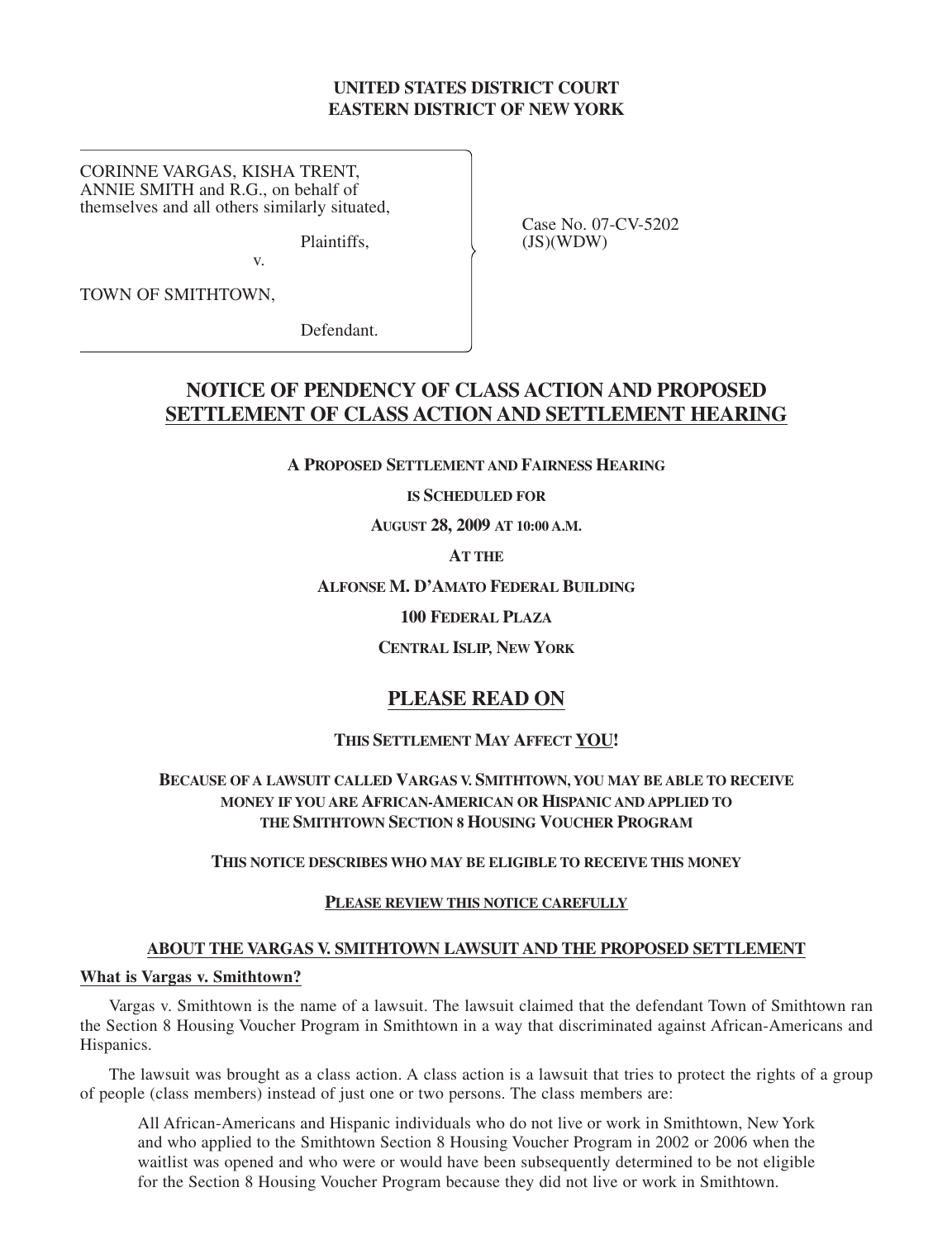This means that if you applied to the Section 8 Housing Voucher Program in 2002 or 2006, you may be a member of the class. If you are a member of this class, the Smithtown case was brought to help you.

#### **What was the main policy that the lawsuit challenged?**

In Smithtown, the Section 8 Housing Voucher Program is run by an agency, the Community Development Corporation of Long Island, which administers the program for Smithtown, at the direction of Smithtown. The main policy challenged in this lawsuit is that Smithtown preferred giving vouchers to people who lived in Smithtown.

For example, if someone who lived in Smithtown applied for a Section 8 Housing Voucher and a non-Smithtown resident also applied, the person living in Smithtown would get the Section 8 Housing Voucher first because of the local residency policy. Because most Smithtown applicants for Section 8 Housing Vouchers are white, the lawsuit claimed that the local residency policy has an illegal discriminatory effect against African-Americans and Hispanics.

The defendant Town of Smithtown has denied any wrongdoing.

#### **Why does it matter if I am a class member?**

First, the class and defendant Town of Smithtown have agreed to settle the case. This means that if you are a member of the class, you will have to accept the final settlement. Second, you may be entitled to receive a money distribution.

At this point, the settlement still has to be approved by the Judge. The Judge will hold a "fairness hearing" on August 28, 2009 that gives class members the right to go to Court and tell the Judge why the settlement is fair or unfair.

## **What does the settlement say?**

The settlement is complicated, but here are some of the details:

• Smithtown and its insurance company will pay into the Settlement Fund;

• Smithtown will use a modified "residency preference" as follows: in administering the remaining 2006 waitlist, Smithtown will give vouchers to eligible applicants in the order that they appear on the Section 8 waitlist on a "one resident to one non-resident" basis. In other words, alternating between the next eligible resident followed by the next eligible non-resident;

• Smithtown will make sure that this modified "residency preference" does not harm minority applicants;

• Smithtown agrees to tell all of its current employees and agents, including the Community Development Corporation of Long Island employees, involved with the Section 8 Housing Voucher Program about the requirements contained in the Fair Housing Act of 1968 and about Smithtown's policy of equal housing opportunity;

• Smithtown agrees to provide mandatory training to all of its current employees and agents involved with the Section 8 Housing Voucher Program, which will include the requirements of the federal Fair Housing Act, applicable local fair housing laws, Smithtown's policy of equal housing opportunity, and the policies, operation, methods, and procedures governing the Section 8 Housing Voucher Program;

• Smithtown will actively advertise the Section 8 Housing Voucher Program to minority persons during the term of this settlement;

• Smithtown will let the public know about its non-discriminatory policies and its desire to treat all people in a considerate and professional manner with respect to the Section 8 Housing Voucher Program by displaying the local and federal fair housing posters at all offices where it conducts business;

• Smithtown will remove any language regarding a residency preference in the Section 8 Housing Voucher Program application form, in any correspondence it has with applicants on the waitlist, and in any advertising or any other public documents describing the selection process for vouchers;

• Each reopening of the waitlist in the future will be for at least a one-month period;

• Smithtown will change its Administrative Plan so that no applicant will be removed from the waitlist: (1) unless the applicant requests that his or her name be removed, (2) unless the applicant fails to respond to two written requests from Smithtown for information, which contain warnings that a failure to respond may result in removal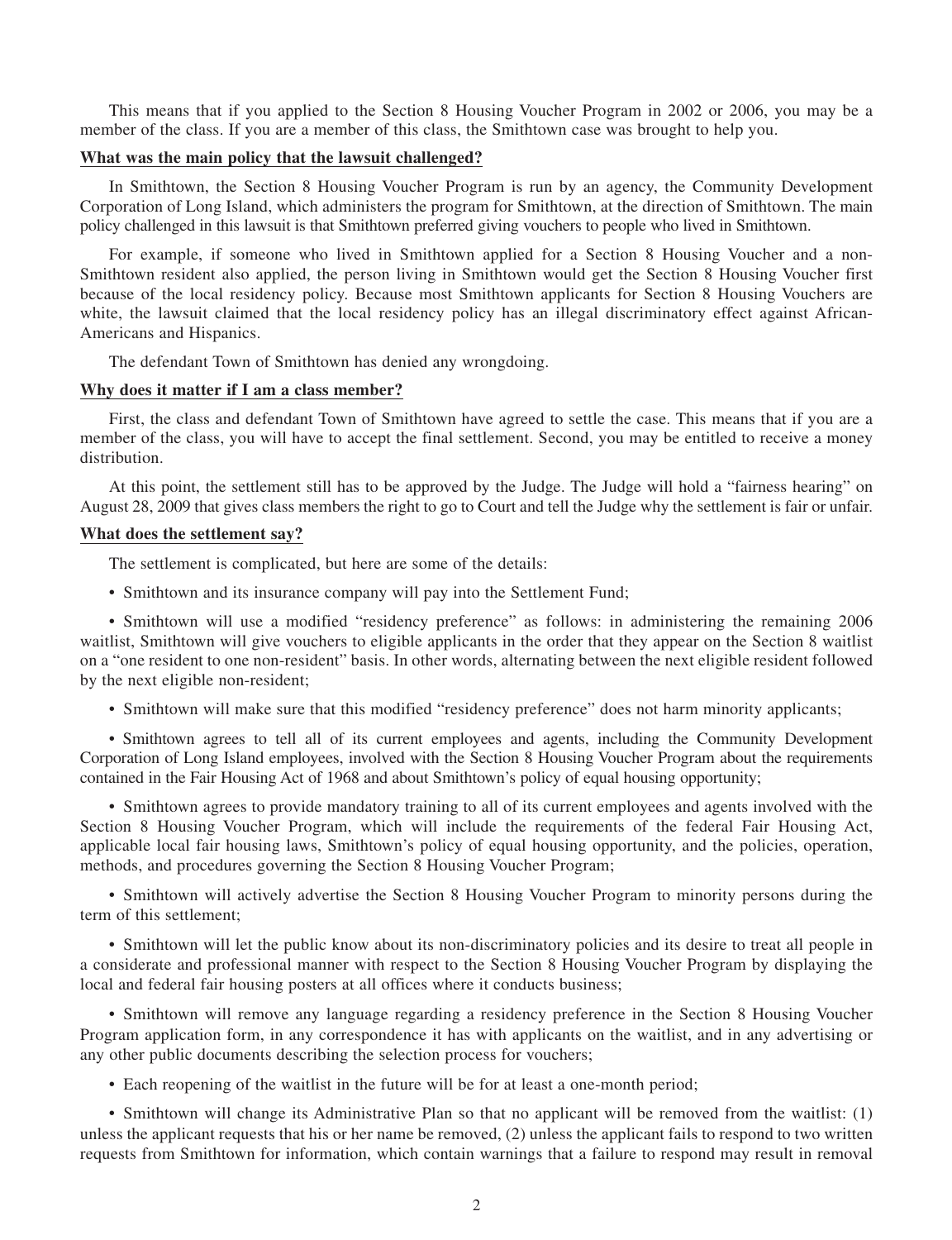from the waitlist, (3) unless the applicant misses three scheduled appointments, or (4) unless the applicant does not meet Section 8 Housing Voucher Program eligibility standards;

• Smithtown will change its Administrative Plan so that a voucher-holder who does not have a home within Smithtown (and is therefore not guaranteed by law the right to commute) will make every effort to search for housing in Smithtown during the first 60-day term of the voucher, and will keep a record of that search. If the voucher-holder is not able to find acceptable housing within Smithtown during that first term, the voucher-holder will be granted full commuting rights;

• Smithtown will place the non-resident applicants at the top of the current waitlist in the order they would have been assigned based on their original waitlist number if they were on the waitlist before the 2006 reopening of the waitlist, or were on the 2006 waitlist and their number has already been reached.

# **What do I do if I want to tell the Judge what I think about the proposed settlement, whether I like it or I think it is unfair?**

The District Court will hold a fairness hearing. You can go to the hearing to tell the Judge why you think the settlement is fair or unfair. After the fairness hearing, the Judge will decide whether the proposed settlement is fair to both the class members and the defendant Town of Smithtown. If she decides it is fair, the Judge will sign the proposed settlement as an Order of the Court, and it will take effect.

The fairness hearing will be held on August 28, 2009 in the courtroom of Judge Joanna Seybert located in the Alfonse M. D'Amato Federal Building, 100 Federal Plaza, Central Islip, New York 11722. Any member of the class may go to the hearing, in person or by choosing a lawyer to go to the hearing, and tell the Judge: (1) why the settlement should not be approved; (2) why a judgment dismissing the lawsuit on the terms contained in the settlement agreement should not be entered; or (3) why the attorneys for the class should not be awarded their requested attorneys' fees and expenses.

In order to appear at the hearing, you must send the following information by first-class mail postmarked by August 14, 2009 to the Clerk of the Court and to the lawyers listed below:

• A written statement of all of your objection(s) and all the reasons for those objection(s), including any briefs or affidavits in support of those objection(s), and a statement telling the Clerk of the Court whether or not you are going to come to the hearing;

- Your name, address and telephone number, or the name, address and telephone number of your lawyer;
- The approximate date on which you applied for the Smithtown Section 8 Housing Voucher Program; and
- Your race or ethnic group.

Remember, the above information must be sent to the Clerk of the Court at Office of the Clerk, United States District Court, Eastern District of New York, Long Island Courthouse, 100 Federal Plaza, Central Islip, NY 11722 and to **each** of the following lawyers by first-class mail postmarked no later than August 14, 2009:

| Stacey Friedman     | David Arntsen                |
|---------------------|------------------------------|
| 32nd Floor          | Devitt Spellman Barrett, LLP |
| 125 Broad Street    | 50 Route 111                 |
| New York, NY 10004  | Smithtown, NY 11787          |
| Tel: (212) 558-4000 | Tel: (631) 724-8833          |
| Fax: (212) 558-3588 | Fax: (631) 724-8010          |

You do not have to come to the Hearing if you think the settlement is fair. But, if you do not go to the Hearing after you have already sent the information (as discussed above) to the Clerk of the Court and the lawyers, you will never be allowed to object to the fairness of the settlement.

#### **How can I decide if the settlement is fair?**

This notice gives you some information about the settlement. The good news is that the settlement includes a lot of information and gives a lot of help to class members. The bad news is that there are many details. We have tried to make it easy to understand.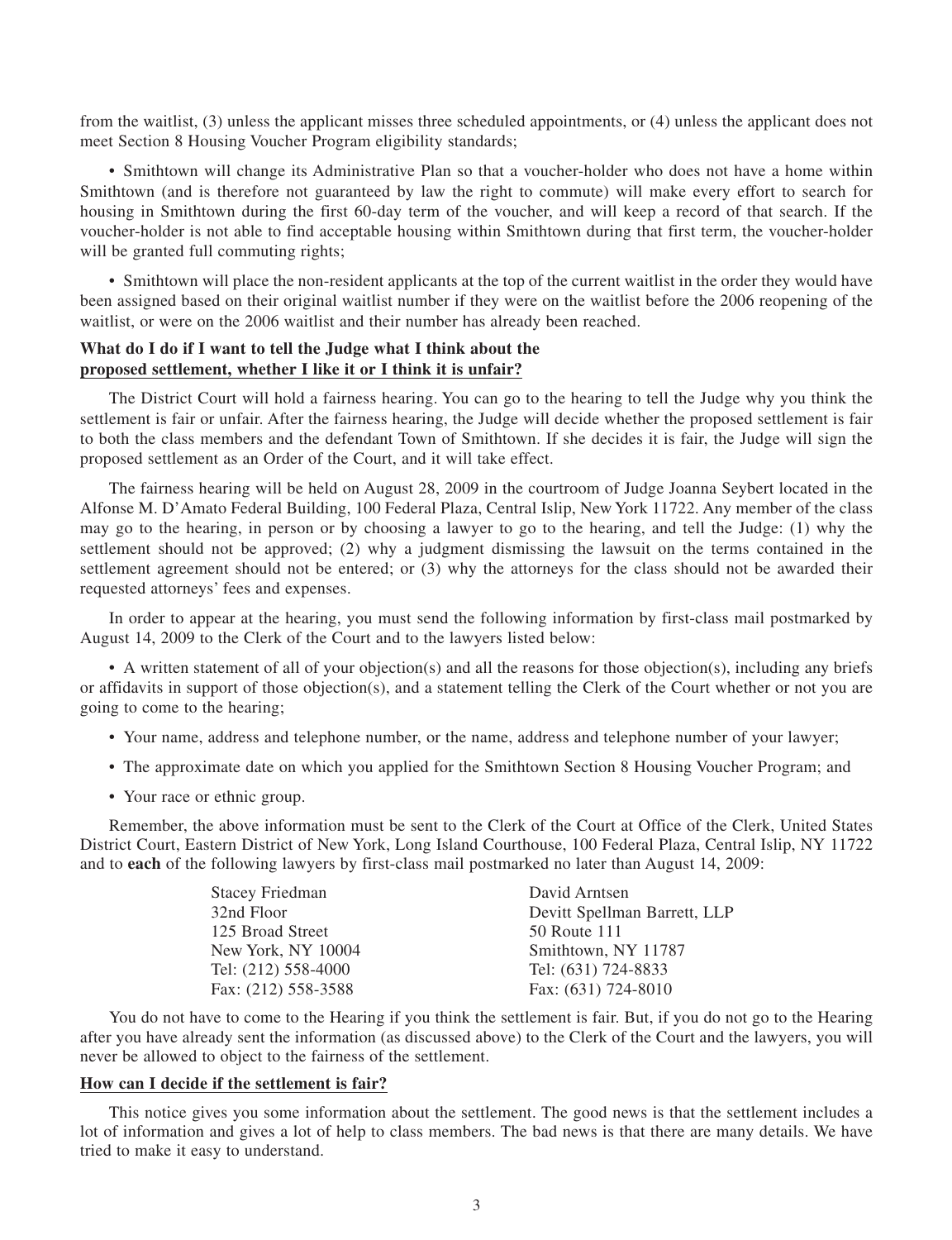If you want to go over the proposed settlement with someone, please contact the Claims Administrator by mail at Smithtown Housing Discrimination Litigation, c/o Berdon Claims Administration LLC, P.O. Box 9014, Jericho, NY 11753-8914; by toll-free phone at (800) 766-3330; by fax at (516) 931-0810; or visit the website at www.berdonclaims.com.

# **How do I get out of the settlement?**

If you do not want to be a member of the class, or if you want to be able to start your own lawsuit or be part of a different lawsuit against the defendant concerning the claims in this lawsuit, then you must take steps to get out of the class. This is called "excluding yourself" and sometimes is referred to as "opting out" of the class.

To exclude yourself, you must:

- Send a letter by first-class mail clearly stating that you want to be excluded from the class, such as: "I want to be excluded from the settlement class in the lawsuit named Vargas v. Smithtown, No. 07-CV-5202";
- Include your:
- (a) name;
- (b) address;
- (c) phone number; and
- (d) signature.

It will not be enough to give only your name and address, or only the name and address of your lawyer.

• Mail your exclusion request so that it is postmarked no later than August 14, 2009 to:

Smithtown Housing Discrimination Litigation - Exclusion c/o Berdon Claims Administration LLC P.O. Box 9014 Jericho, NY 11753-8914

You cannot exclude yourself on the phone or by email. If you properly ask to be excluded, you will not be entitled to participate in the settlement, and you cannot object to the settlement. You will not be legally bound by anything that happens in this lawsuit.

# **What if I have questions about this notice?**

If you have questions about this notice or the Smithtown lawsuit, please contact the Claims Administrator, as indicated above.

## **HOW TO GET A MONEY DISTRIBUTION**

# **Who can get a money distribution?**

To receive a money distribution, the following must be true:

- You are an African-American or Hispanic individual;
- You applied to the Smithtown Section 8 Voucher Program when the waitlist was opened in 2002 or 2006; and
- You were not eligible for the Smithtown Section 8 Voucher Program because you did not live or work in Smithtown, New York.

This means that if you applied to the Smithtown Section 8 Housing Voucher Program in 2002 or 2006, YOU MAY BE A MEMBER OF THE CLASS.

# **IF YOU THINK YOU MAY BE ELIGIBLE, MAKE SURE THAT THE CLAIMS ADMINISTRATOR HAS YOUR CONTACT INFORMATION:**

*write to:* **Smithtown Housing Discrimination Litigation, c/o Berdon Claims Administration LLC, P.O. Box 9014, Jericho, NY 11753-8914** *call toll-free:* **(800) 766-3330 •** *fax:* **(516) 931-0810** *or visit the website:* **www.berdonclaims.com**

**If you do not know if you are eligible, please contact the Claims Administrator to find out.**

Please share this information with anyone else you know who also may have applied to Smithtown for Section 8 Housing Vouchers.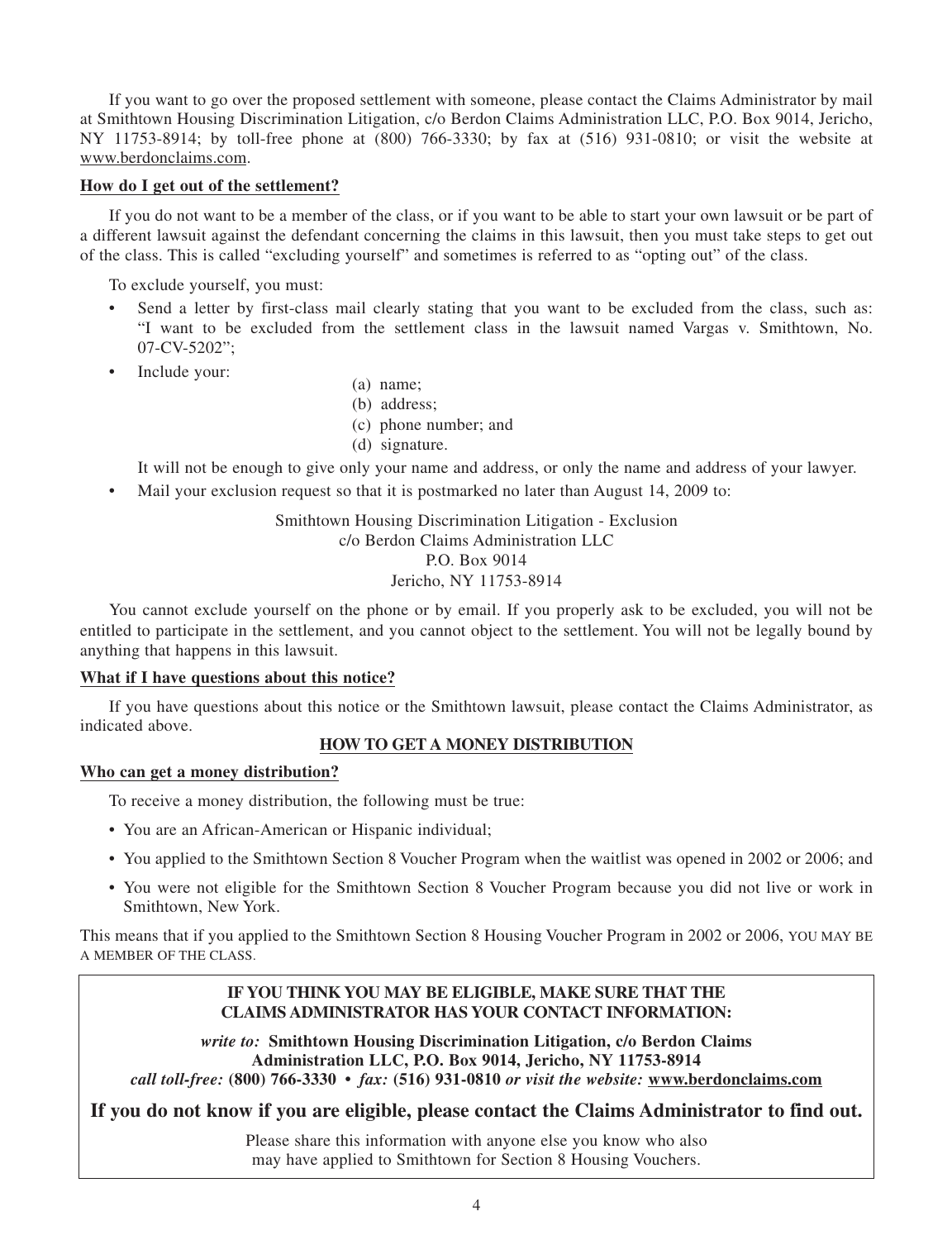## **What if I applied for Section 8 from Smithtown but I don't remember the date I applied?**

Contact the Claims Administrator as indicated above, and make sure the address they have on file is correct.

# **What is the procedure for getting a money distribution?**

The Claims Administrator will: (1) decide whether or not you qualify as a class member who is entitled to money; and (2) make the distribution of money to qualified class members.

The Claims Administrator will decide whether or not a person or a group of people qualify as class members who are entitled to receive money. Individuals who disagree with the decision may appeal to the Claims Administrator but not to any court or other tribunal.

The Claims Administrator will decide the amounts to be paid to each class member. If there is enough money to pay all class members, payments will be based upon the following schedule:

(a) Those class members who applied and were given a date to be interviewed by Smithtown or its agents or employees about their eligibility for the Smithtown Section 8 Housing Voucher Program, whether or not the class member was actually interviewed and whether or not the interview was cancelled, will receive \$10,000.

(b) Those class members, not described in paragraph (a), who were on the 2002 Smithtown Section 8 Housing Voucher waitlist will receive \$1,000.

(c) Those class members, not described in either paragraph (a) or (b), but who were on the 2006 Smithtown Section 8 Housing Voucher waitlist and whose number has been passed by Smithtown will receive compensation in the amount of \$400.

If there is not enough money, payments may be lower.

#### **How will the Claims Administrator know where to contact me?**

The Claims Administrator will use the last address that Smithtown had on file for you. Because some class members have been on the Smithtown waitlist for years, this may be a problem because class members may have moved.

If you moved and did not leave your new address, contact the Claims Administrator and update your address.

If you moved more than one year ago, the request you gave to the post office to forward your mail will no longer be in effect. Contact the Claims Administrator and update your address. YOU MUST MAKE SURE THAT YOUR ADDRESS IS CORRECT.

If you know someone else who may have applied to Smithtown but who may have moved since they applied, tell them to contact the Claims Administrator and update their address.

## **What if I have more questions?**

If you have questions or want to update your address, please contact the Claims Administrator at:

Smithtown Housing Discrimination Litigation c/o Berdon Claims Administration LLC P.O. Box 9014 Jericho, NY 11753-8914 Phone: (800) 766-3330 Fax: (516) 931-0810 Website: **www.berdonclaims.com**

Dated: July 1, 2009 BY ORDER OF THE COURT